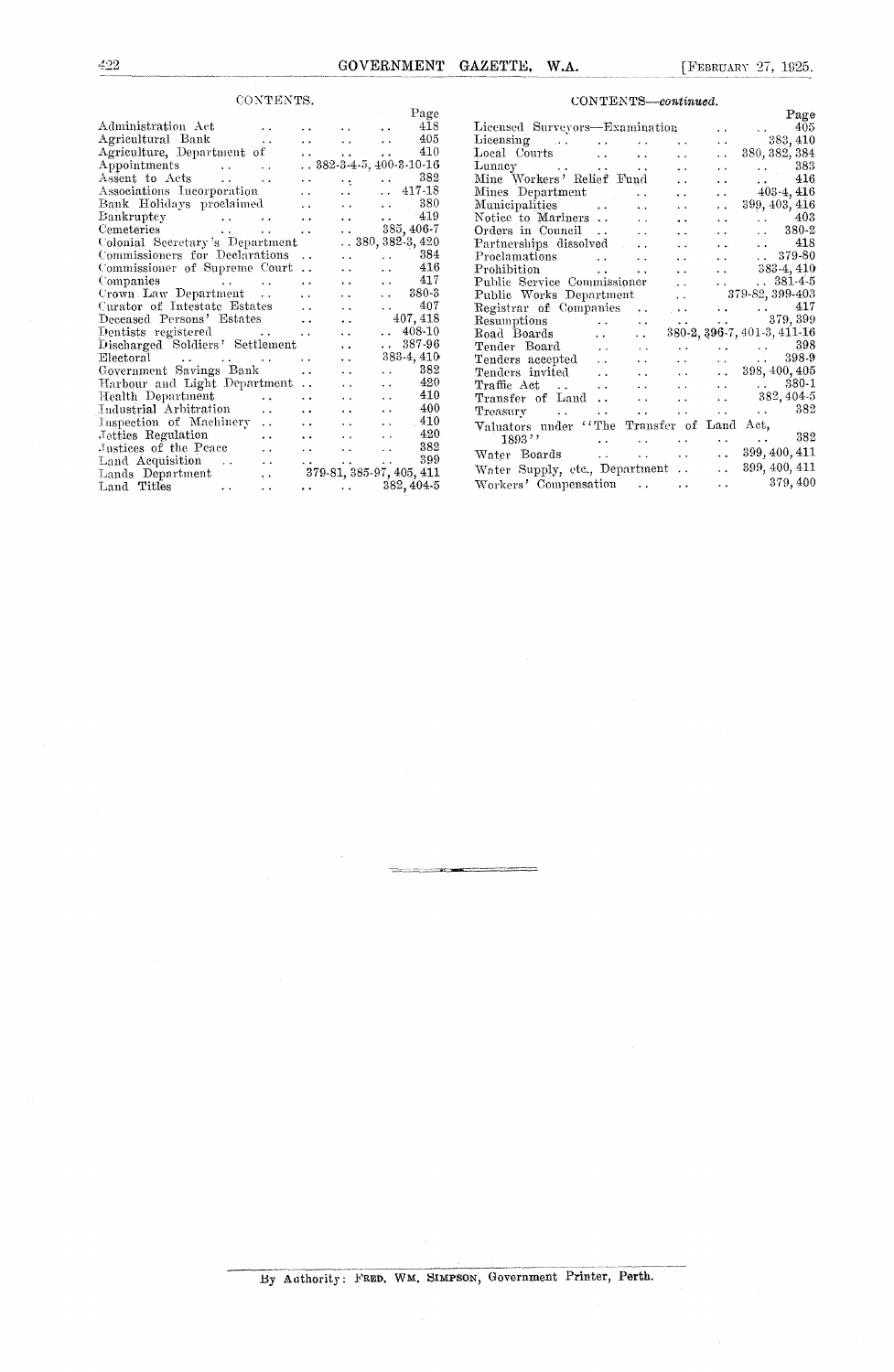

## Government Gazette

## PERTH, FRIDAY, 27 FEBRUARY 1925 No. 10

© STATE OF WESTERN AUSTRALIA

## **CONTENTS**

Administration Act Agricultural Bank Agriculture, Department of Appointments Assent to Acts Associations Incorporation Bank Holidays proclaimed Bankruptcy Cemeteries Colonial Secretary's Department Commissioners for Declarations Commissioners of Supreme Court Companies Crown Law Department Curator of Intestate Estates Deceased Persons' Estates Dentists registered Discharged Soldiers' Settlement Electoral Government Savings Bank Harbour and Light Department Health Department Industrial Arbitration Inspection of Machinery Jetties Regulation Justices of the Peace Land Acquisition Lands Department Land Titles Licensed Surveyors—Examinations Licensing Local Courts Lunacy Mine Workers' Relief Fund Mines Department Municipalities Notice to Mariners Orders in Council Partnerships dissolved Proclamations Prohibition